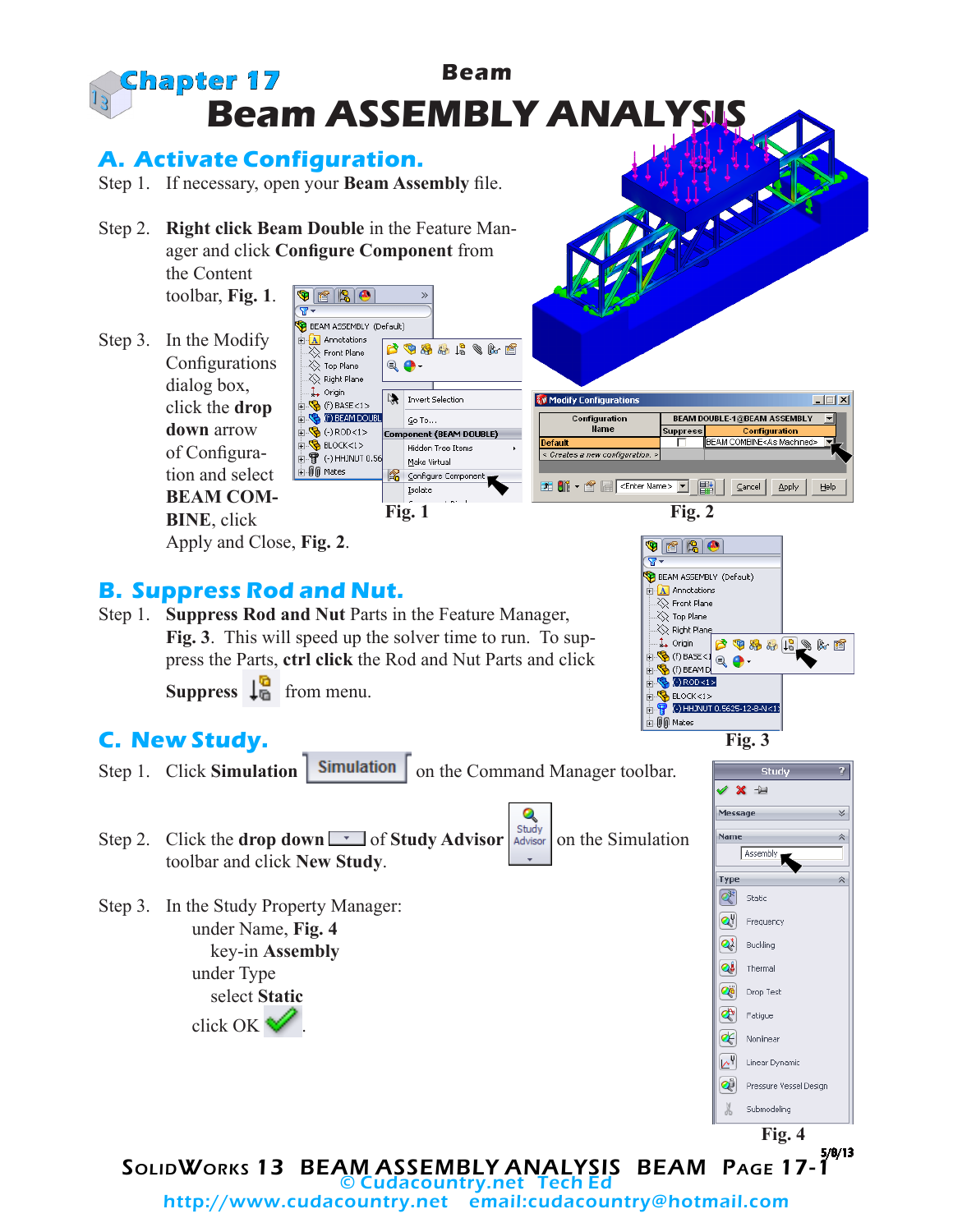## **D. Contact Sets.**

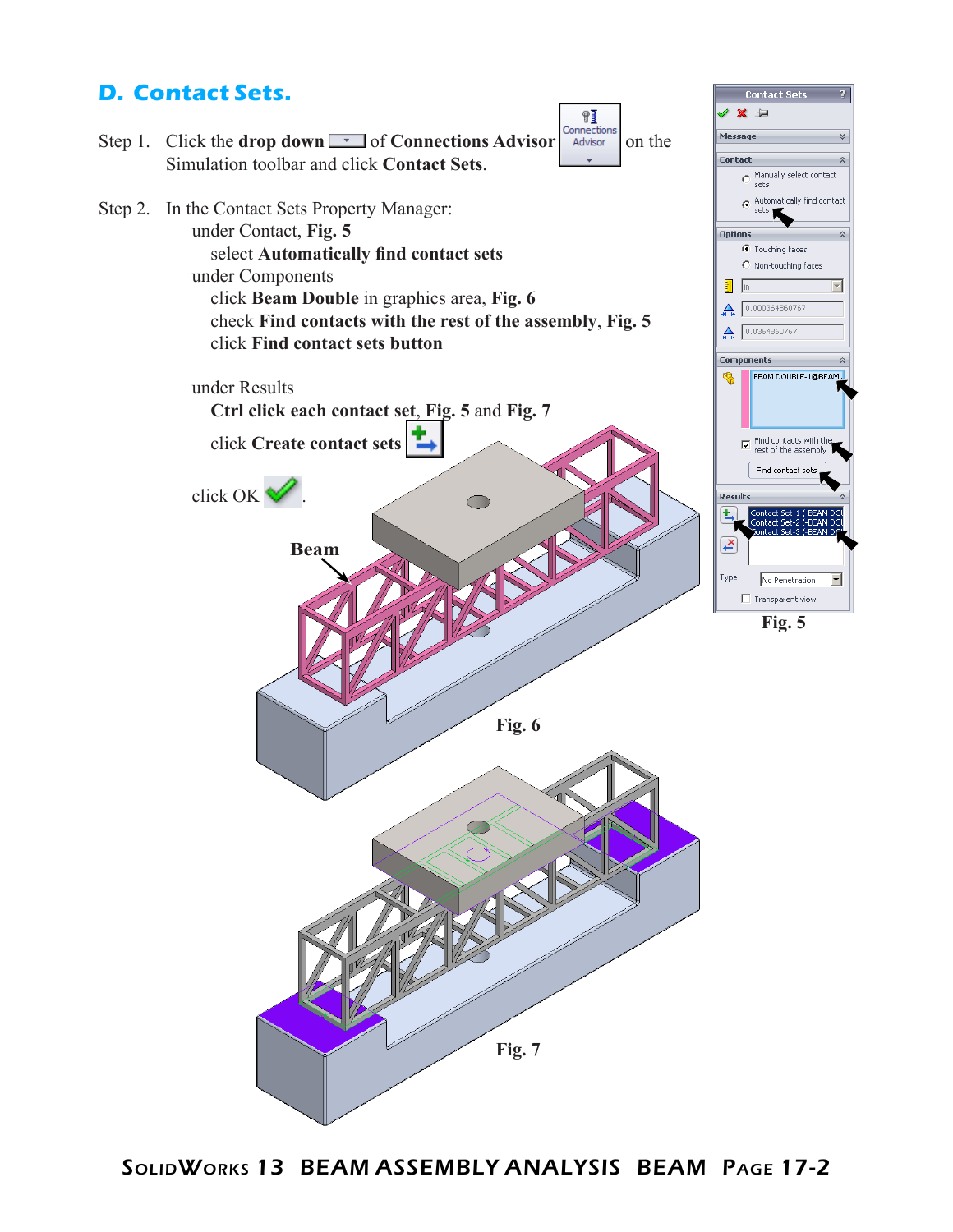### **E. Component Contact.** Component Contact ? / X = ¶J Step 1. Click the **drop down**  $\boxed{\cdot}$  of **Connections Advisor**  $\begin{bmatrix} \text{Connections} \\ \text{Advisor} \end{bmatrix}$  on the Message × Simulation toolbar and click **Component Contact**. **Contact Type**  $\bar{\mathbf{v}}$ tact Type<br>C No Penetration<br>C Bonded(No clearance) C Bonded(No clear Step 2. In the Component Contact Property Manager: C Allow Penetration under Contact Type, **Fig. 8** Components  $\Box$  Global Contact select **No Penetration** BEAM DOUBLE-1@BEAM B under Components **drag a selection** around all Parts, **Fig. 9** click OK  $\blacktriangledown$ .  $\bigcirc$ **Fig. 9**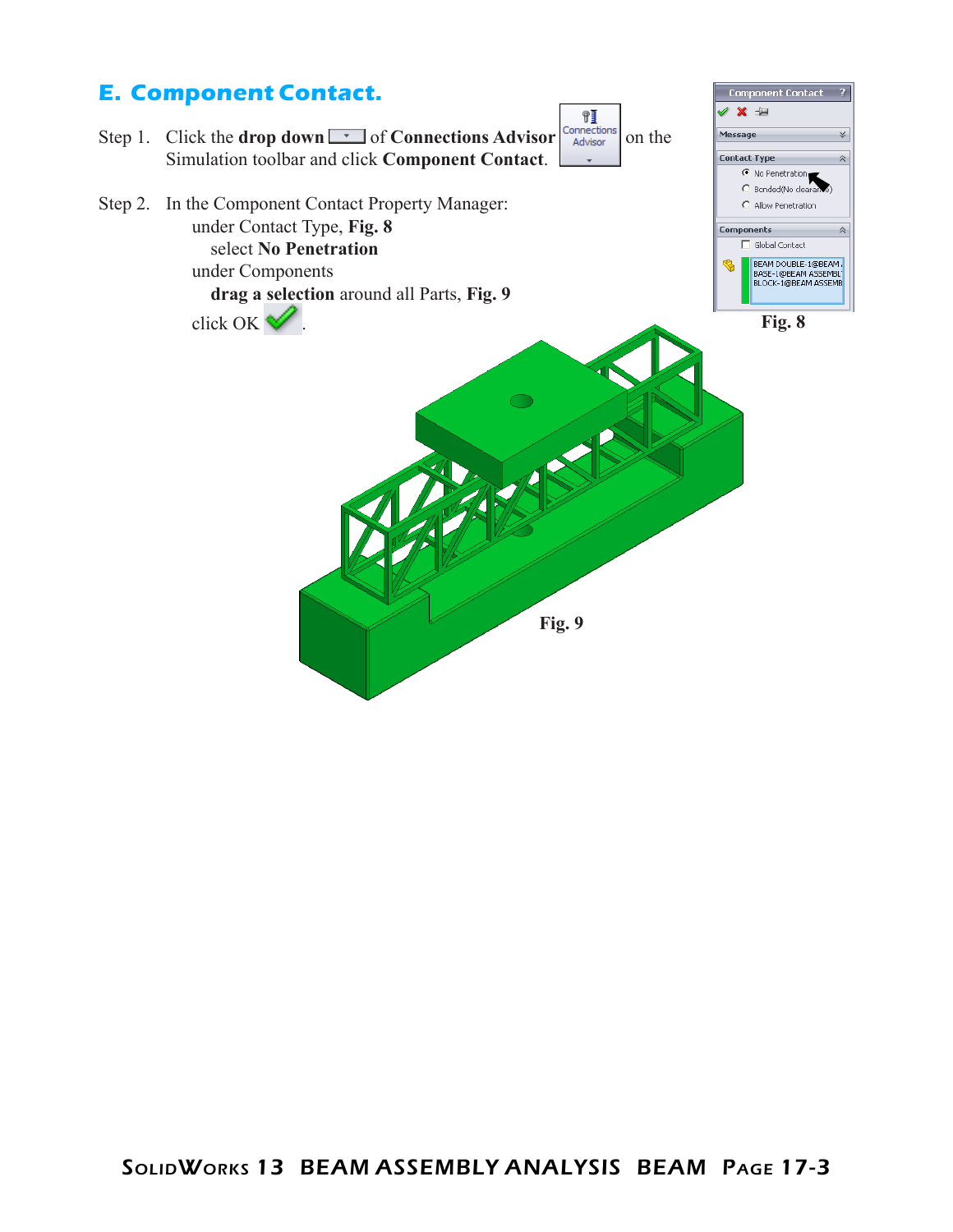

**Fig. 12 Fig. 13**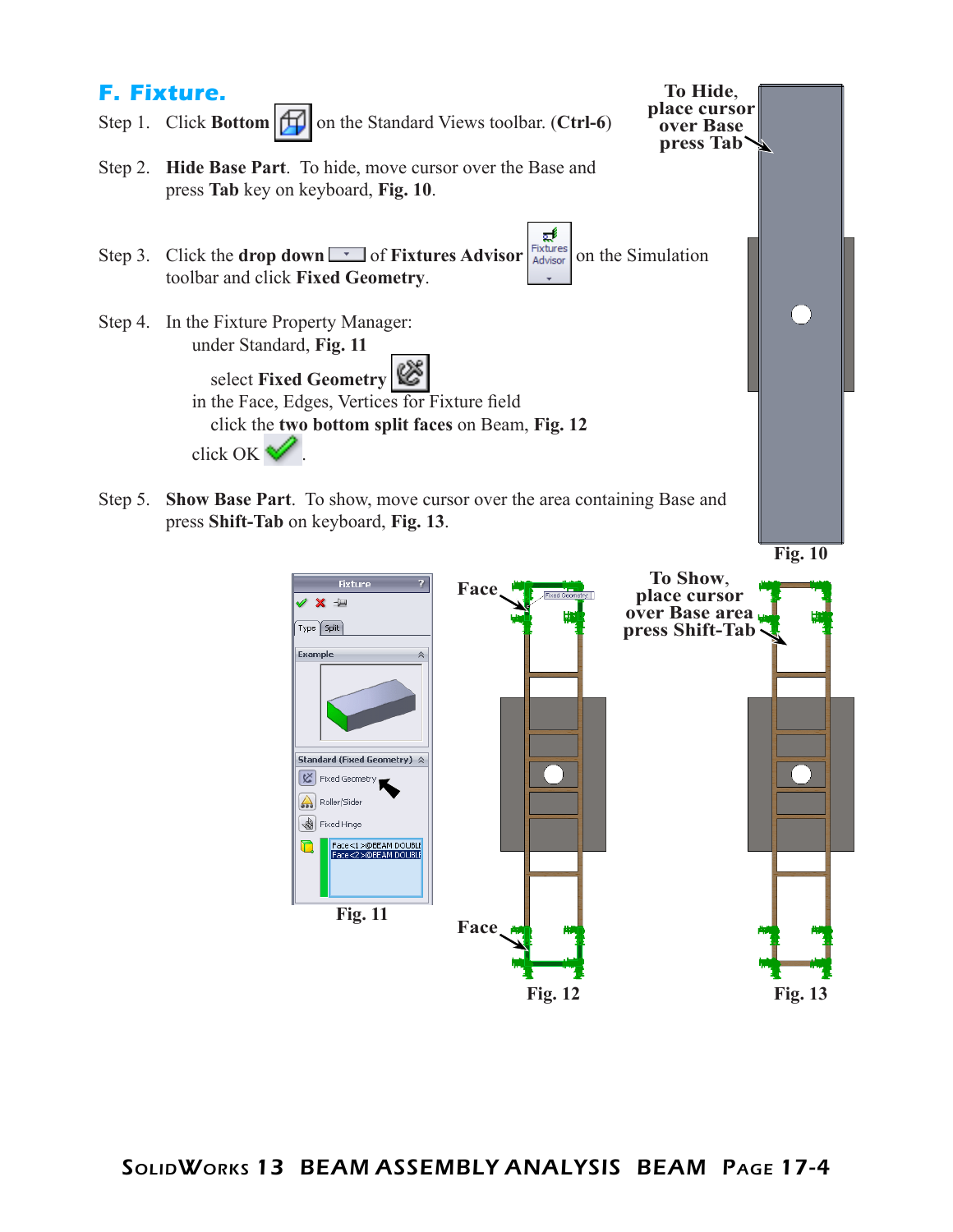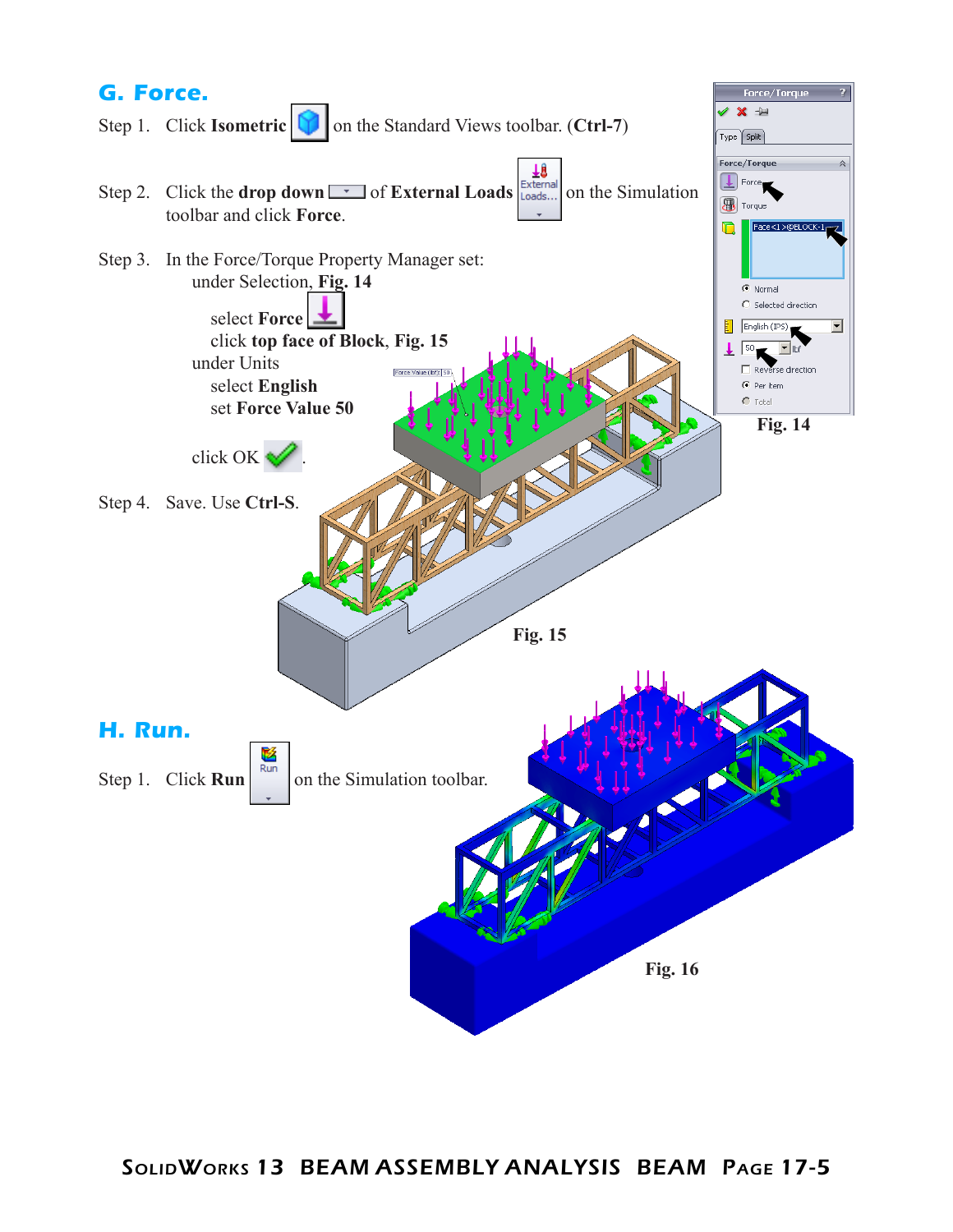

- Step 4. View the FOS plot. The red members will not support the current load. Blue members indicates we can increase the load.
- Step 5. Next, we will change load using formula **current FOS \* current Force = safe load** or  $1.31742 * 50$  lbs. = 65.736 lbs. Try 65.736 lbs of force.

#### **J. Edit Force.**

- Step 1. **Double click Force1** in the Simulation Study Tree to display the Force Property Manager, **Fig. 19**.
- Step 2. In the Force/Torque Property Manager set: under Force, **Fig. 20 Force Value 65.736**

Tip: Key-in \*1.31742 in the Force Value field after the 50, press Tab key and let SW do